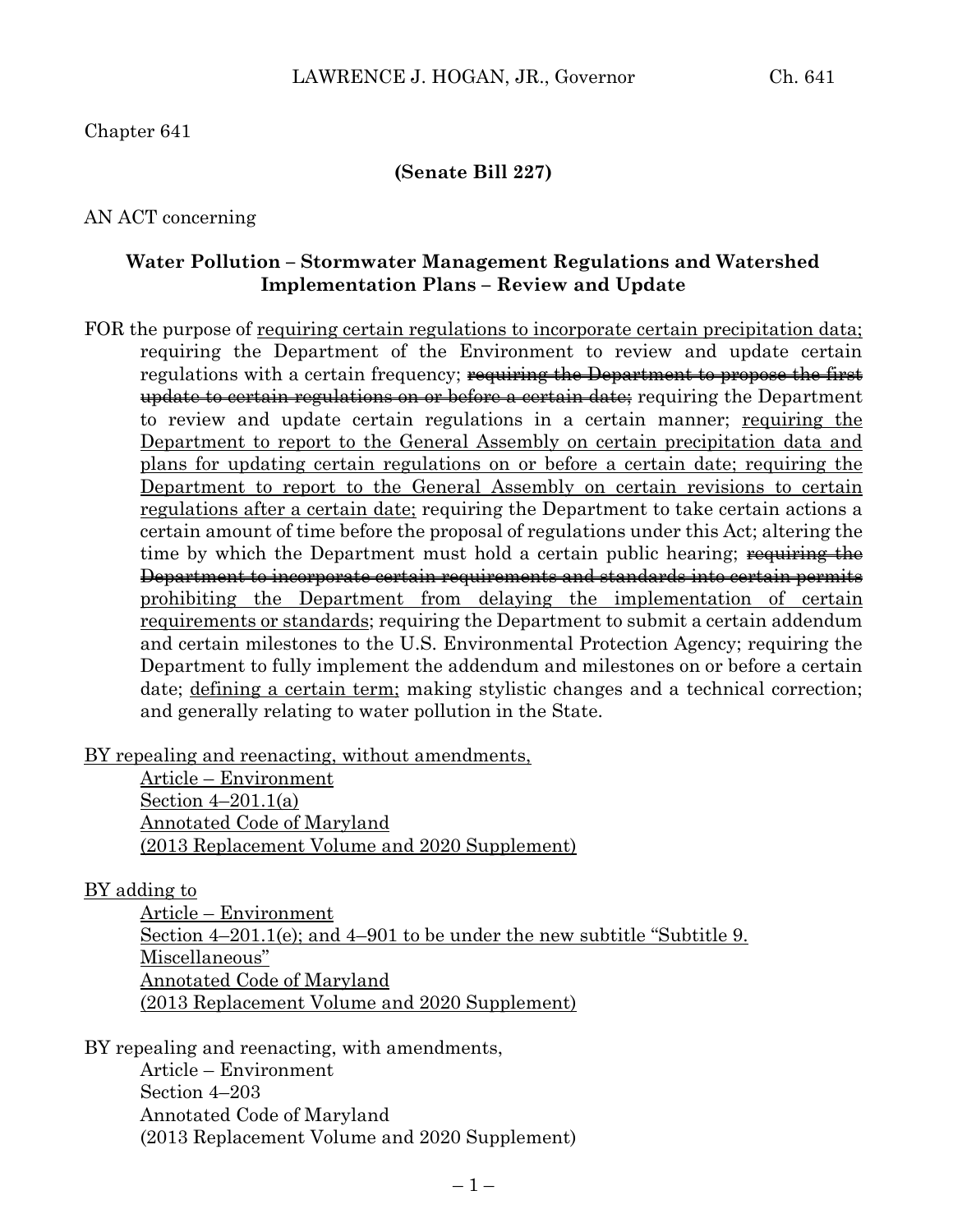BY adding to Article – Environment Section 4–901 to be under the new subtitle "Subtitle 9. Miscellaneous" Annotated Code of Maryland (2013 Replacement Volume and 2020 Supplement)

Preamble

WHEREAS, On December 29, 2010, the U.S. Environmental Protection Agency established the Chesapeake Bay Total Maximum Daily Load (Bay TMDL), requiring that Chesapeake Bay watershed jurisdictions take all actions necessary to meet the jurisdictions' water quality standards for dissolved oxygen, water clarity, underwater bay grasses, and chlorophyll a by December 31, 2025; and

WHEREAS, The Bay TMDL is a combination of 92 smaller TMDLs for individual Chesapeake Bay tidal segments, the restoration of which will deliver local water quality improvements to communities across Maryland; and

WHEREAS, The Watershed Implementation Plans (WIP) under the Bay TMDL are required to be submitted by Chesapeake Bay jurisdictions and play a critical role as part of the Chesapeake Bay accountability framework developed by the U.S. Environmental Protection Agency; and

WHEREAS, Maryland is a signatory to the 2014 Chesapeake Bay Watershed Agreement in which the State agreed to take actions to increase the Chesapeake Bay's resiliency to withstand the adverse impacts from changing environmental and climate conditions; and

WHEREAS, In December 2017, the Chesapeake Bay Program's Principals' Staff Committee agreed to include a narrative strategy in Phase III WIPs that describes the jurisdictions' current action plans and strategies to address climate change, as well as the jurisdiction–specific nutrient and sediment pollution loadings due to 2025 climate change conditions; and

WHEREAS, The Chesapeake Bay Program and the U.S. Environmental Protection Agency expect Chesapeake Bay jurisdictions to account for additional nutrient and sediment pollutant loads caused by climate change conditions in a Phase III WIP addendum or 2–year milestones beginning in 2022; and

WHEREAS, Maryland and local regulatory agencies rely on outdated precipitation estimates and storm design standards in developing water pollution control permits that must be updated in order to provide Chesapeake Bay and local water quality resiliency; and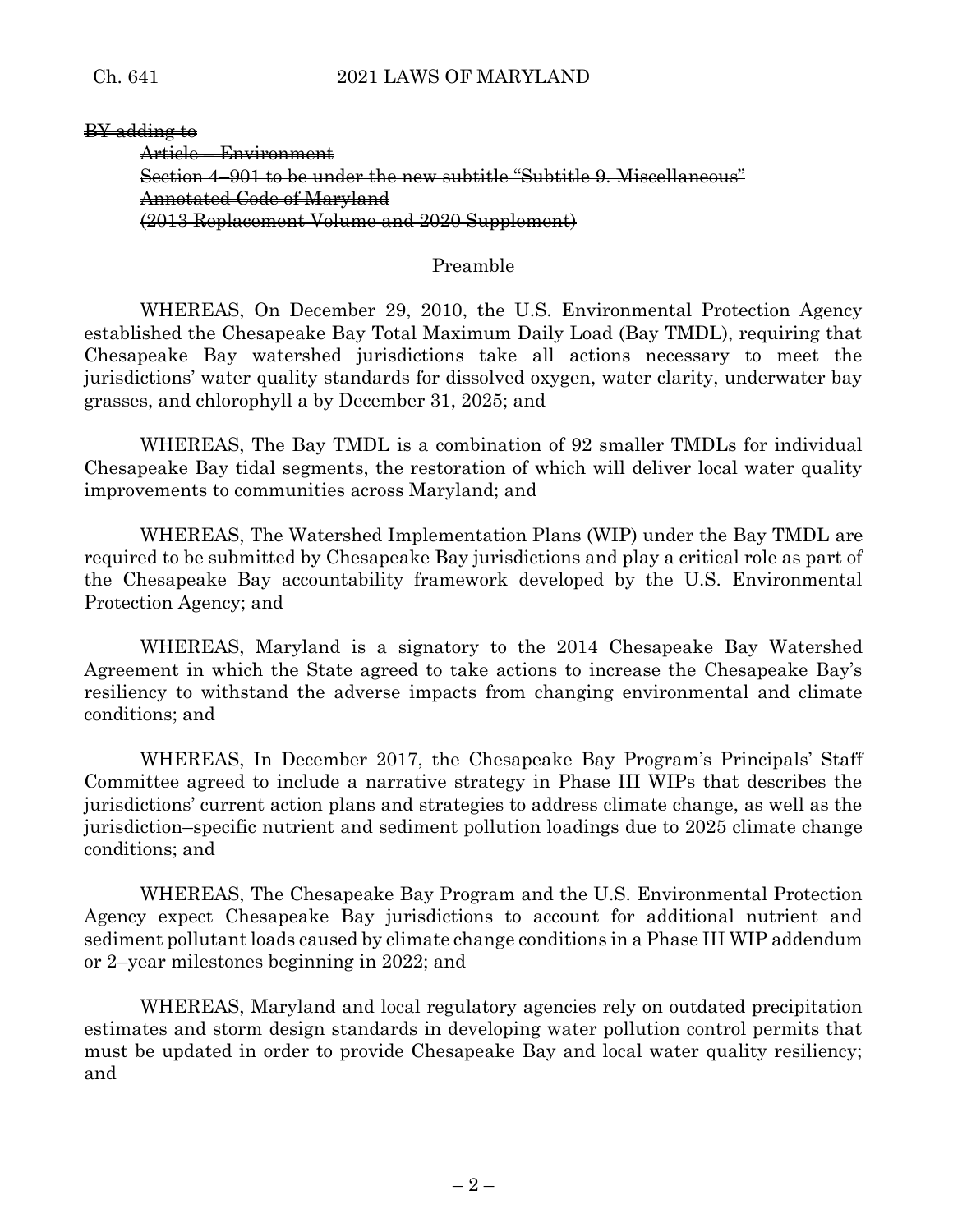WHEREAS, Outdated precipitation and storm design standards result in insufficient stormwater controls that fail to protect households and communities from precipitation–based flooding; now, therefore,

SECTION 1. BE IT ENACTED BY THE GENERAL ASSEMBLY OF MARYLAND, That the Laws of Maryland read as follows:

#### **Article – Environment**

4–201.1.

(a) In this subtitle the following words have the meanings indicated.

## **(E) "PRECIPITATION DATA" MEANS HISTORICAL DATA THAT DESCRIBES THE RELATIONSHIP BETWEEN PRECIPITATION INTENSITY, DURATION, AND RETURN PERIOD.**

4–203.

(a) The Department of the Environment shall implement the provisions of this subtitle and shall consult the Department of Natural Resources from time to time, including during the adoption of regulations, concerning the impact of stormwater on waters of the State.

(b) **(1)** The Department shall adopt rules and regulations which establish criteria and procedures for stormwater management in Maryland.

**(2)** The rules and regulations shall:

**[**(1)**] (I)** Indicate that the primary goal of the State and local programs will be to maintain after development, as nearly as possible, the predevelopment runoff characteristics;

**[**(2)**] (II)** Make allowance for the difference in hydrologic characteristics and stormwater management needs of different parts of the State;

**[**(3)**] (III)** Specify that watershed–wide analyses may be necessary to prevent undesirable downstream effects of increased stormwater runoff;

**[**(4)**] (IV)** Specify the exemptions a county or municipality may grant from the requirements of submitting a stormwater management plan;

**[**(5) (i)**] (V) 1.** Specify the minimum content of the local ordinances or the rules and regulations of the affected county governing body to be adopted which may be done by inclusion of a model ordinance or model rules and regulations; and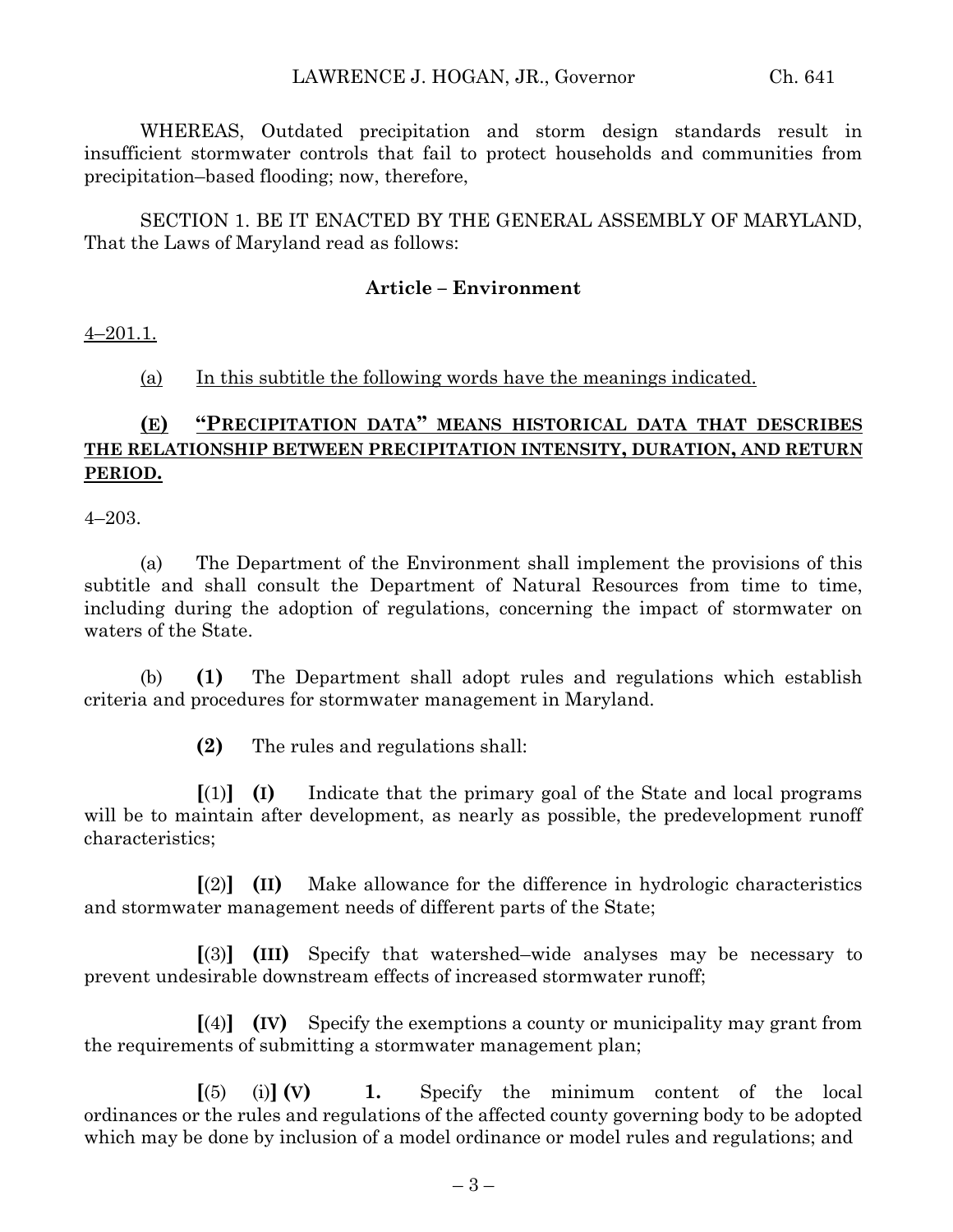#### Ch. 641 2021 LAWS OF MARYLAND

**[**(ii)**] 2.** Establish regulations and a model ordinance that require:

**[**1.**] A.** The implementation of environmental site design to the maximum extent practicable;

**[**2.**] B.** The review and modification, if necessary, of planning and zoning or public works ordinances to remove impediments to environmental site design implementation; and

**[**3.**] C.** A developer to demonstrate that**[**:

A. Environmental**] ENVIRONMENTAL** site design has been implemented to the maximum extent practicable**[**;**]** and

**[**B. Standard**] STANDARD** best management practices have been used only where absolutely necessary;

**[**(6)**] (VI)** Indicate that water quality practices may be required for any redevelopment, even when predevelopment runoff characteristics are maintained;

**[**(7)**] (VII)** Specify the minimum requirements for inspection and maintenance of stormwater practices;

**[**(8)**] (VIII)** Specify that all stormwater management plans shall be designed to:

**[**(i)**] 1.** Prevent soil erosion from any development project;

**[**(ii)**] 2.** Prevent, to the maximum extent practicable, an increase in nonpoint pollution;

**[**(iii)**] 3.** Maintain the integrity of stream channels for their biological function, as well as for drainage;

**[**(iv)**] 4.** Minimize pollutants in stormwater runoff from new development and redevelopment in order to:

**[**1.**] A.** Restore, enhance, and maintain the chemical, physical, and biological integrity of the waters of the State;

**[**2.**] B.** Protect public health;

**[**3.**] C.** Safeguard fish and aquatic life and scenic and ecological values; and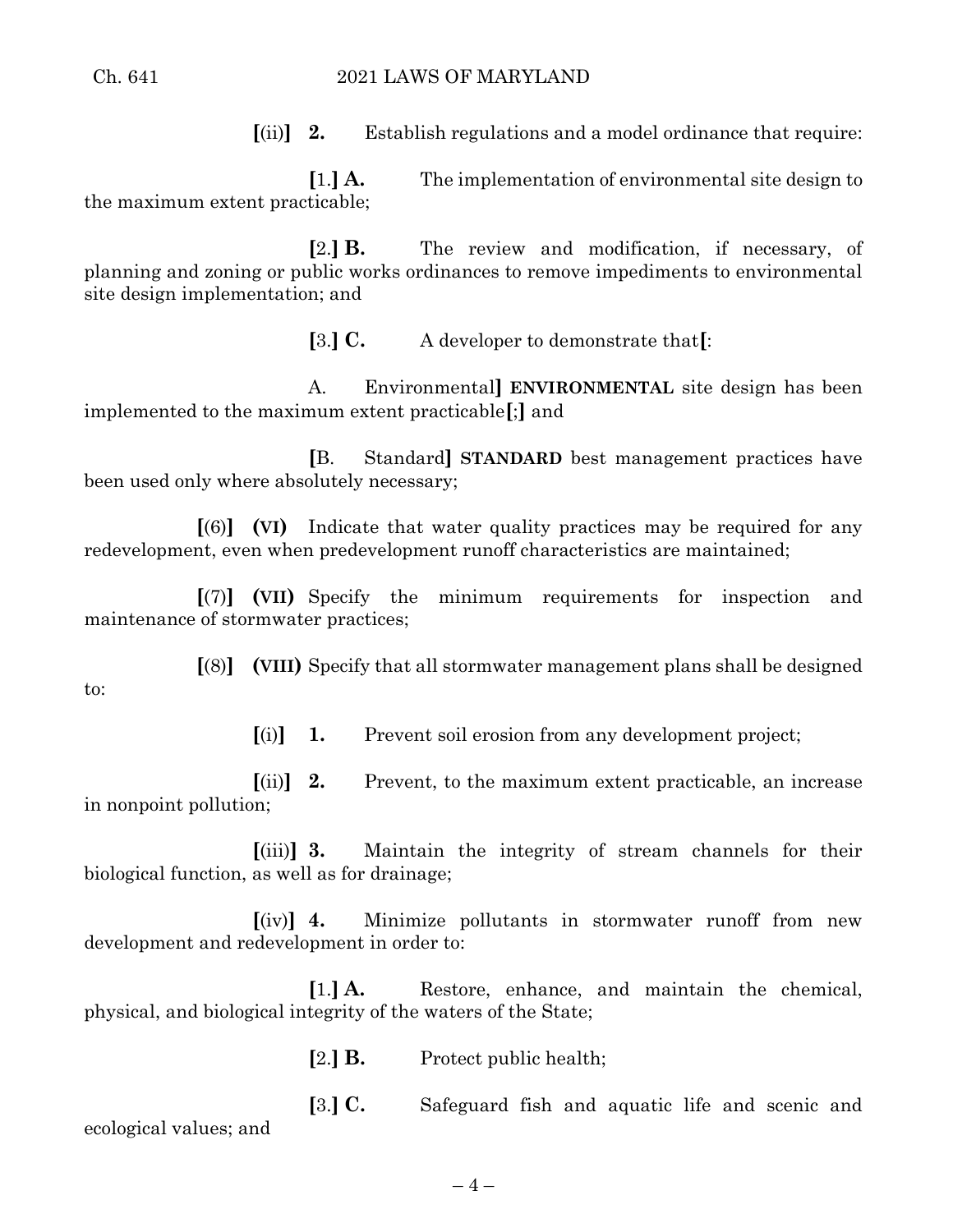**[**4.**] D.** Enhance the domestic, municipal, recreational, industrial, and other uses of water as specified by the Department;

**[**(v)**] 5.** Protect public safety through the proper design and operation of stormwater management facilities;

**[**(vi)**] 6.** Maintain 100% of average annual predevelopment groundwater recharge volume for the site;

**[**(vii)**] 7.** Capture and treat stormwater runoff to remove pollutants and enhance water quality;

**[**(viii)**] 8.** Implement a channel protection strategy to reduce downstream erosion in receiving streams; and

**[**(ix)**] 9.** Implement quantity control strategies to prevent increases in the frequency and magnitude of out–of–bank flooding from large, less frequent storm events; and

**[**(9) (i)**] (IX) 1.** Establish a comprehensive process for approving grading and sediment control plans and stormwater management plans; and

**[**(ii)**] 2.** Specify that the comprehensive process established under item (i) of this item takes into account the cumulative impacts of both plans**; AND**

**(X) INCORPORATE THE MOST RECENT PRECIPITATION DATA AVAILABLE**.

**(3) (I) THE DEPARTMENT SHALL:**

**1. REVIEW REVIEW AND UPDATE THE REGULATIONS ADOPTED UNDER THIS SECTION AT LEAST ONCE EVERY 5 YEARS; AND**

**2. PROPOSE THE FIRST UPDATE TO THE REGULATIONS ON OR BEFORE JANUARY 1, 2022.**

**(II) IN REVIEWING AND UPDATING THE REGULATIONS ADOPTED UNDER THIS SECTION, THE DEPARTMENT SHALL:**

**1. USE THE MOST RECENT PRECIPITATION DATA AVAILABLE TO AT A MINIMUM, REVISE WATER QUALITY AND WATER QUANTITY CONTROL STANDARDS USING THE MOST RECENT PRECIPITATION DATA AVAILABLE; AND**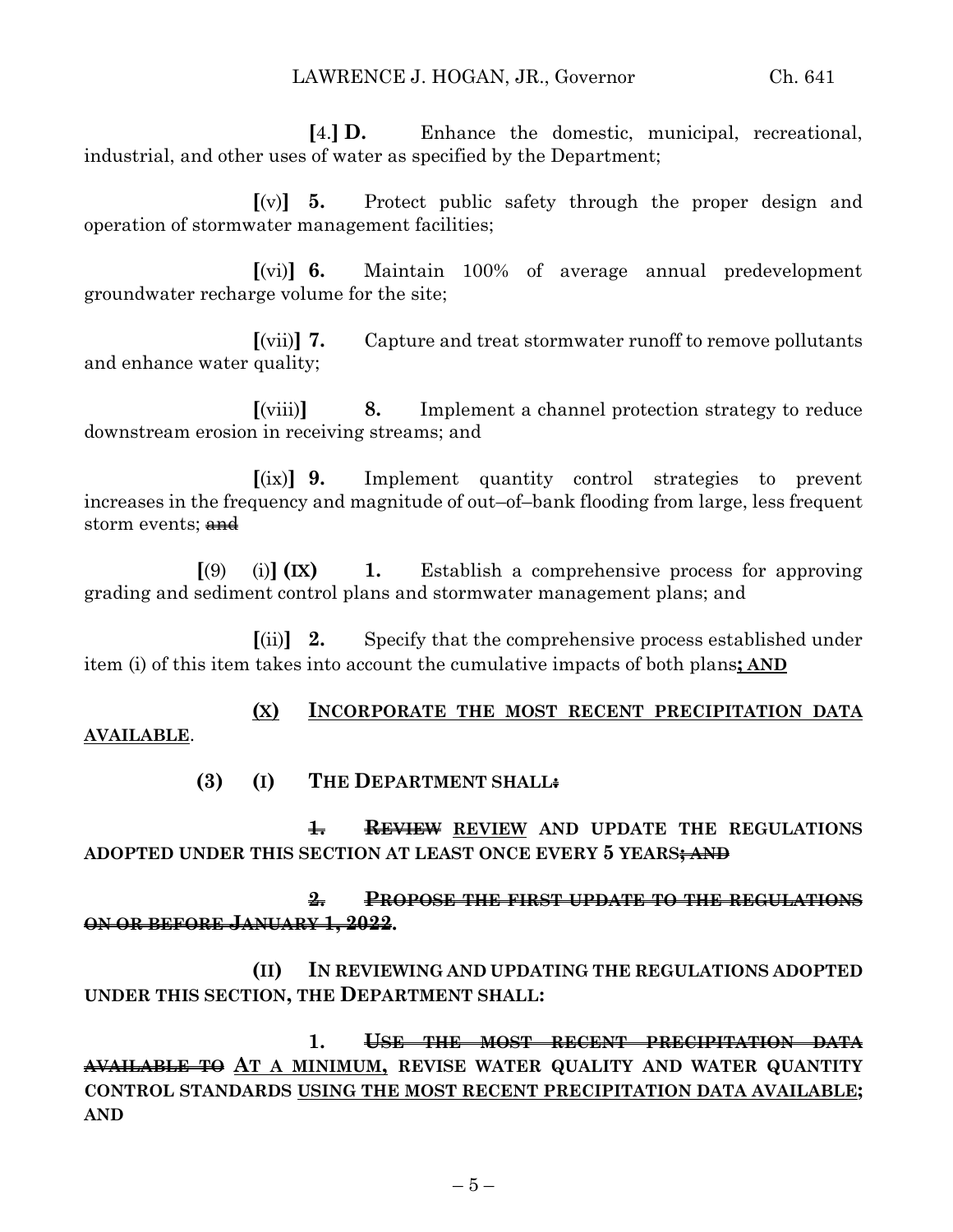Ch. 641 2021 LAWS OF MARYLAND

**2. UPDATE AS NECESSARY, UPDATE AND REVISE THE REGULATIONS AS NECESSARY TO MEET THE REQUIREMENTS OF THIS SUBTITLE.**

**(4) (I) ON OR BEFORE NOVEMBER 1, 2021, THE DEPARTMENT SHALL REPORT TO THE GENERAL ASSEMBLY, IN ACCORDANCE WITH § 2–1257 OF THE STATE GOVERNMENT ARTICLE, ON:**

**1. THE MOST RECENT PRECIPITATION DATA AVAILABLE;**

**2. THE DEPARTMENT'S PLANS FOR IMMEDIATELY UPDATING WATER QUANTITY CONTROL STANDARDS FOR WATERSHEDS WHERE FLOODING EVENTS OCCURRED ON OR AFTER JANUARY 1, 2000; AND** 

**3. THE DEPARTMENT'S PLANS FOR UPDATING ALL OTHER REGULATIONS ADOPTED UNDER THIS SECTION.**

**(II) AFTER NOVEMBER 1, 2021, THE DEPARTMENT SHALL REPORT TO THE GENERAL ASSEMBLY, IN ACCORDANCE WITH § 2–1257 OF THE STATE GOVERNMENT ARTICLE, ON ANY REVISIONS THE DEPARTMENT INTENDS TO MAKE TO THE REGULATIONS ADOPTED UNDER THIS SECTION BEFORE PUBLISHING THE REGULATIONS.**

(c) **(1) AT LEAST 6 MONTHS BEFORE THE PROPOSAL OF REGULATIONS UNDER THIS SECTION, THE DEPARTMENT SHALL:**

**(I) POST THE REGULATORY PROCESS THAT THE DEPARTMENT FOLLOWS ON THE DEPARTMENT'S WEBSITE; AND**

**(II) CONSULT WITH THE FOLLOWING GROUPS AND STAKEHOLDERS ON THE IMPACT OF THE PROPOSED REGULATIONS:**

**1. THE COMMISSION ON ENVIRONMENTAL JUSTICE AND SUSTAINABLE COMMUNITIES; AND**

**2. STAKEHOLDERS WITH EXPERTISE ON STORMWATER DESIGN STANDARDS AND CLIMATE SCIENCE, INCLUDING STAKEHOLDERS FROM:**

- **A. AN ACADEMIC INSTITUTION;**
- **B. THE CHESAPEAKE BAY PROGRAM; AND**
- **C. THE CHESAPEAKE BAY COMMISSION;**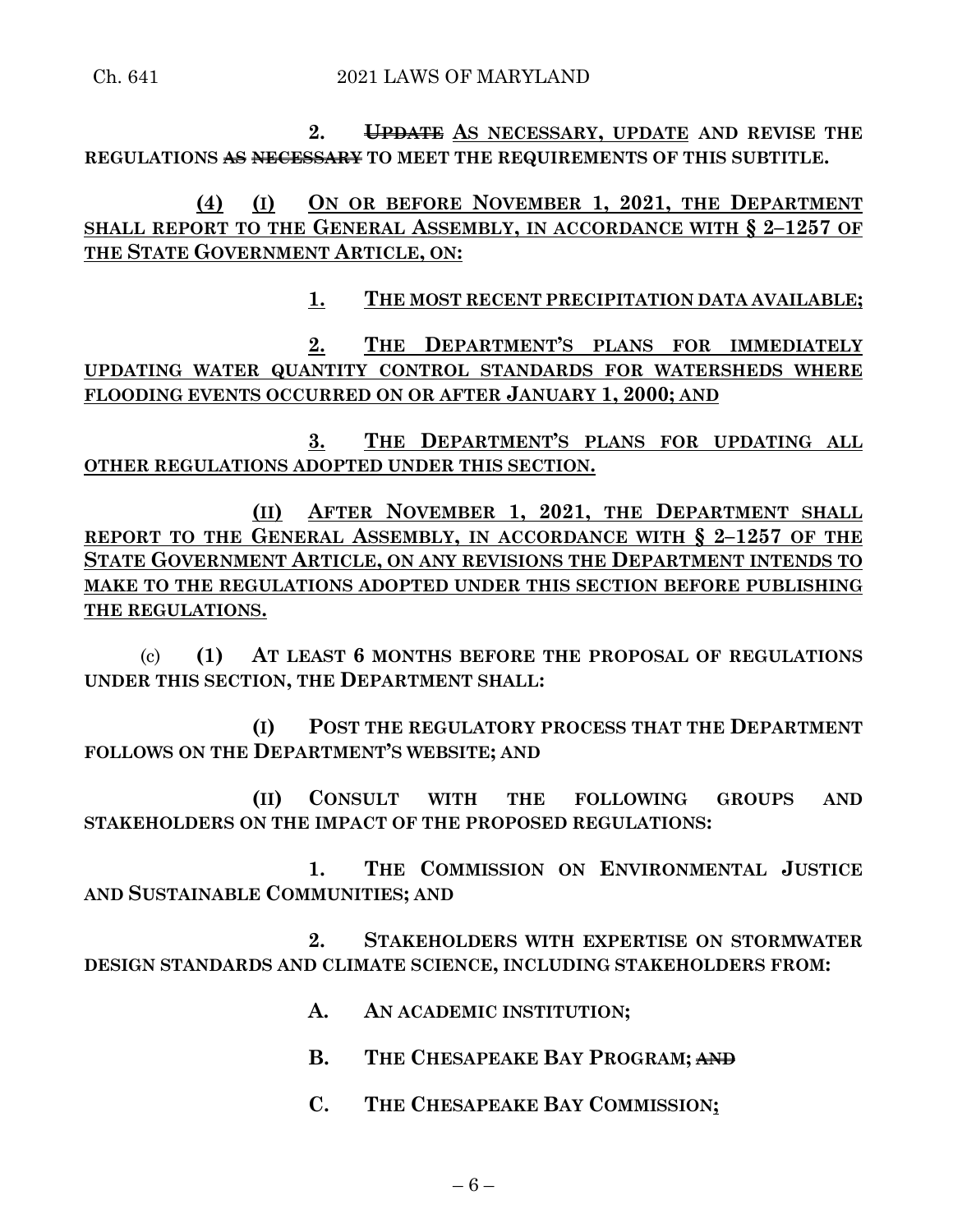LAWRENCE J. HOGAN, JR., Governor Ch. 641

# **D. THE MARYLAND EMERGENCY MANAGEMENT**

### **AGENCY;**

## *E. THE MARYLAND ASSOCIATION OF SOIL CONSERVATION DISTRICTS;*

### **E.** *F.* **LOCAL GOVERNMENT; AND**

## **F.** *G.* **A PRIVATE SECTOR ENTITY WITH DESIGN AND CONSTRUCTION EXPERIENCE***; AND*

## *H. AN ASSOCIATION THAT HAS EXPERTISE IN STORMWATER RESTORATION PROJECTS***.**

**(2)** Before **[**the**] ANY** regulations required under this **[**subsection**] SECTION** are **[**final**] ADOPTED**, the Department shall hold at least one public hearing in the affected immediate geographic areas of the State and shall consult with the affected counties and municipalities.

## (d) **FOR A STORMWATER DISCHARGE PERMIT ISSUED UNDER § 9–323 OF THIS ARTICLE ON OR AFTER JANUARY 1, 2022, THE DEPARTMENT SHALL INCORPORATE ANY NEW REQUIREMENTS AND STANDARDS ESTABLISHED UNDER THE REGULATIONS ADOPTED UNDER SUBSECTION (B)(3)(I) OF THIS SECTION INTO THE PERMIT. THE DEPARTMENT MAY NOT DELAY THE IMPLEMENTATION OF ANY NEW REQUIREMENTS OR STANDARDS ESTABLISHED UNDER REGULATIONS ADOPTED UNDER THIS SECTION.**

**(E)** The Department shall provide technical assistance, training, research, and coordination in stormwater management technology to the local governments consistent with the purposes of this subtitle.

## **SUBTITLE 9. MISCELLANEOUS.**

#### **4–901.**

**(A) THE DEPARTMENT SHALL SUBMIT TO THE U.S. ENVIRONMENTAL PROTECTION AGENCY A CHESAPEAKE BAY TOTAL MAXIMUM DAILY LOAD PHASE III WATERSHED IMPLEMENTATION PLAN CLIMATE LOAD ALLOCATION ADDENDUM AND UPDATED 2–YEAR MILESTONES THAT FULLY OFFSET ADDITIONAL NITROGEN, PHOSPHORUS, AND SEDIMENT LOADS ATTRIBUTABLE TO THE IMPACTS OF CLIMATE CHANGE AS DETERMINED AND ALLOCATED BY THE CHESAPEAKE BAY PROGRAM.**